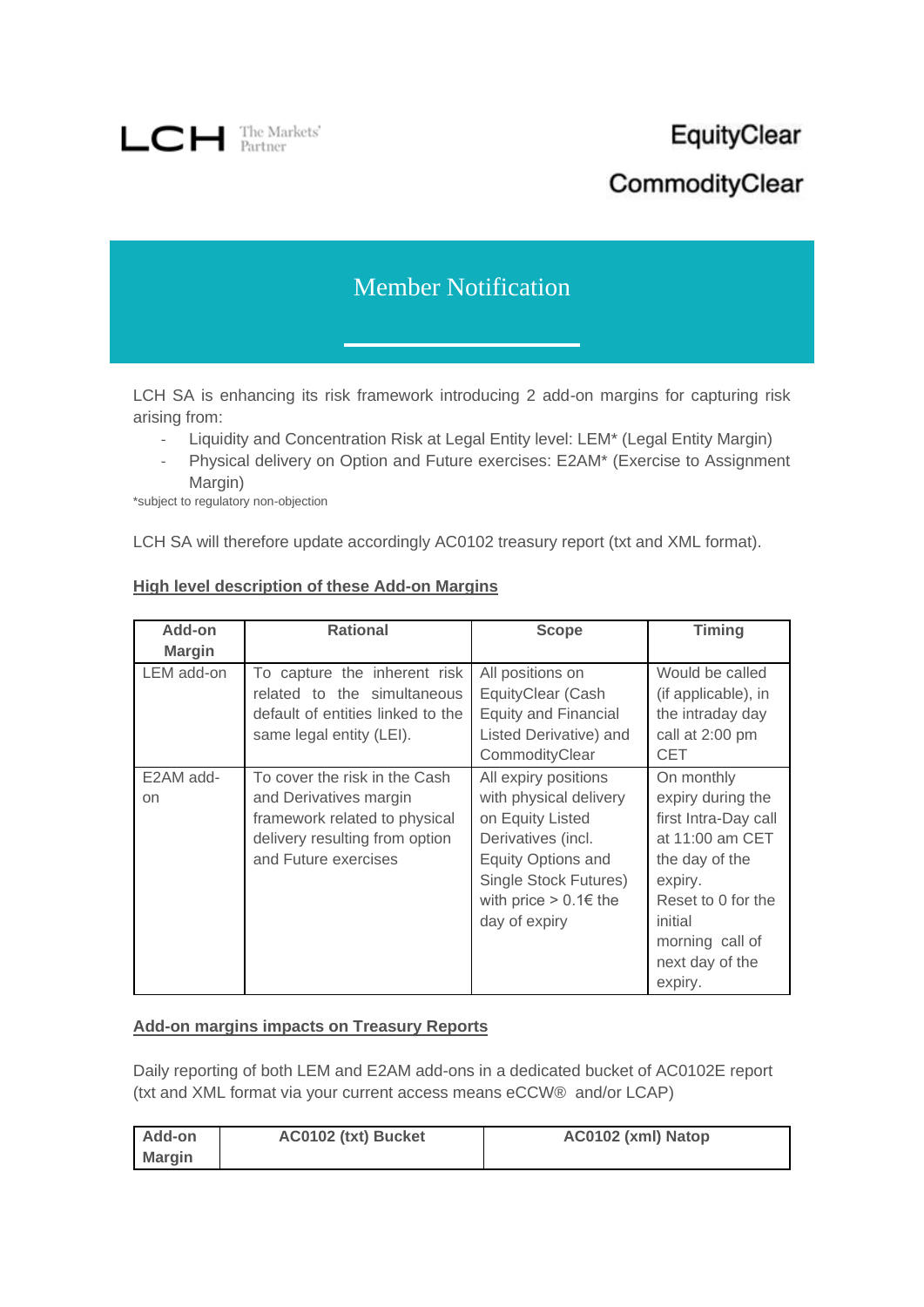| LEM add-<br>on | MARGES ADDITIONNELLES<br>$(LEM)$ /<br>ADDITIONAL MARGINS (LEM)        | For MONEP:<br><mrgn><br/><mrgntp> LEMMON</mrgntp><br/><mrgnamt ccy="EUR">0</mrgnamt><br/><shrtlngind>LONG</shrtlngind><br/></mrgn>                                       |
|----------------|-----------------------------------------------------------------------|--------------------------------------------------------------------------------------------------------------------------------------------------------------------------|
|                |                                                                       | For MATIF:<br><mrgn><br/><mrgntp>LEMMAT</mrgntp><br/><mrgnamt ccy="EUR">0</mrgnamt><br/><shrtlngind>LONG</shrtlngind><br/></mrgn>                                        |
|                |                                                                       | For SBF:<br><mrgn><br/><mrgntp> LEMCAS</mrgntp><br/><mrgnamt ccy="EUR">0</mrgnamt><br/><shrtlngind>LONG</shrtlngind><br/></mrgn>                                         |
| E2AM<br>add-on | <b>MARGES ADDITIONNELLES</b><br>$(EAM)$ /<br>ADDITIONAL MARGINS (EAM) | For MONEP:<br><mrgn><br/><mrgntp>EAMMON</mrgntp><br/><mrgnamt ccy="EUR">0</mrgnamt><br/><shrtlngind>LONG</shrtlngind><br/><math>&lt;</math>/Mrgn<math>&gt;</math></mrgn> |
|                |                                                                       | For SBF:<br><mrgn><br/><mrgntp>EAMCAS</mrgntp><br/><mrgnamt ccy="EUR">0</mrgnamt><br/><shrtlngind>LONG</shrtlngind><br/></mrgn>                                          |

NB: All other contents of the report remain unchanged

# **Implementation timelines**

# Ø **Production will be updated in 2 steps** :

- **As of 26 June 2020: Technical deployment with creation of dedicated new risk fields in AC0102E txt and XML report.**

These new dedicated fields will display all amount at "zero".

Add-on margins amounts will be populated under the field "Majoration de couverture".